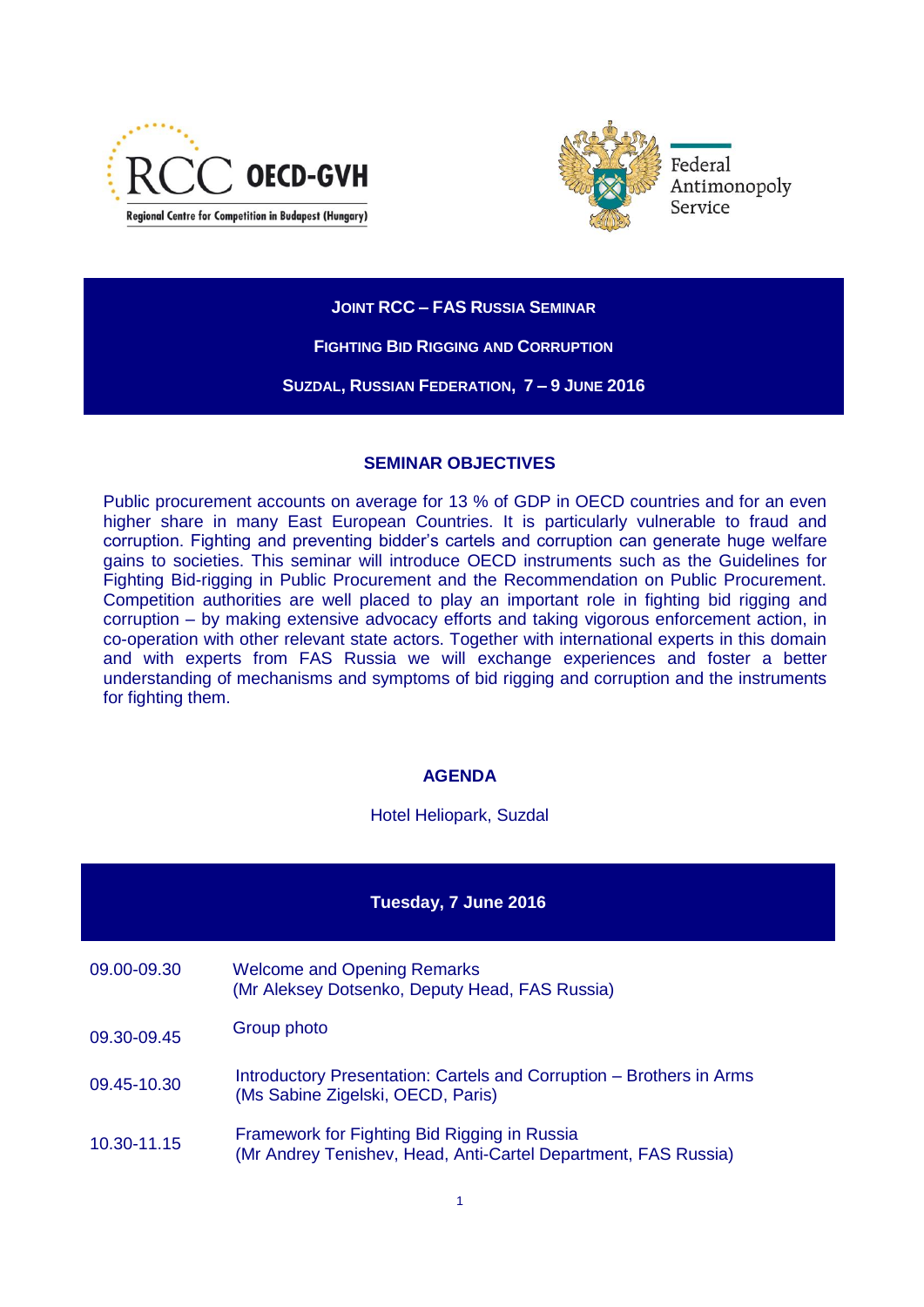| 11.15-11.30 | Coffee break                                                                                                                                                  |
|-------------|---------------------------------------------------------------------------------------------------------------------------------------------------------------|
| 11.30-12.30 | <b>OECD Guidelines on Prevention and Detection of Bid Rigging</b><br>(Ms Sabine Zigelski, OECD, Paris)                                                        |
| 12.30-14.00 | Lunch                                                                                                                                                         |
| 14.00-15.15 | <b>Hypothetical Case Exercise</b><br>(Ms Sabine Zigelski, OECD, Paris)                                                                                        |
| 15.15-15.30 | Coffee break                                                                                                                                                  |
| 15.30-16.30 | Bid Rigging Cases – The Israeli Experience<br>(Ms Ariella Justman, Israel Antitrust Authority)                                                                |
| 16.30-17.15 | <b>Electronic Bidding in Public Procurement</b><br>Mukhamed<br>Khamukov,<br>Deputy<br><b>Anti-Cartel</b><br>(Mr<br>Head,<br>Department,<br><b>FAS Russia)</b> |
| $18:30 -$   | Welcome dinner                                                                                                                                                |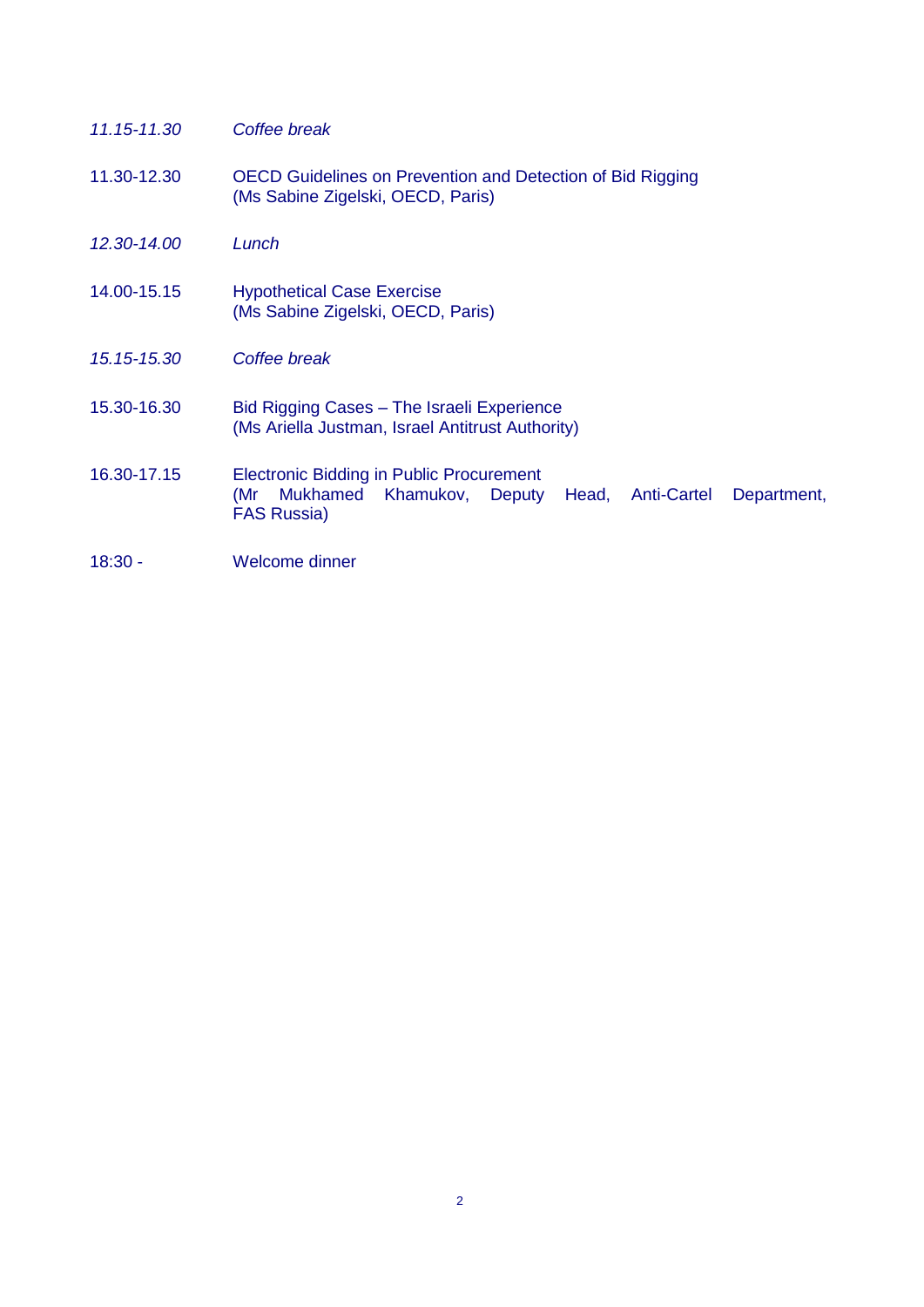| <b>Wednesday, 8 June 2016</b> |                                                                                                                                                                    |  |
|-------------------------------|--------------------------------------------------------------------------------------------------------------------------------------------------------------------|--|
| 09.00-10.00                   | <b>Fraud and Corruption in Public Procurement</b><br>(Mr Bertrand Vols, Federal Police, Belgium)                                                                   |  |
| 10.00-10.15                   | Coffee break                                                                                                                                                       |  |
| 10.15-11.30                   | Hypothetical Exercise – Detection of Procurement Fraud<br>(Mr Bertrand Vols, Federal Police, Belgium)                                                              |  |
| 11.30-12.00                   | The Role of the Competition Authority in Fighting Corruption<br>(Mr Dmitriy Artyushenko, Head of the First Division, Anti-Cartel Department,<br><b>FAS Russia)</b> |  |
| 12.00-12.45                   | Correlation Between Bid Rigging and Corruption in Public Procurement<br><b>Procedures in Hungary</b><br>(Mr Léo Göncz, GVH, Hungary)                               |  |
| 12.45-14.00                   | Lunch                                                                                                                                                              |  |
| 14.30-                        | Sightseeing                                                                                                                                                        |  |
|                               |                                                                                                                                                                    |  |

*19.00-21.00 Dinner in the hotel's restaurant*